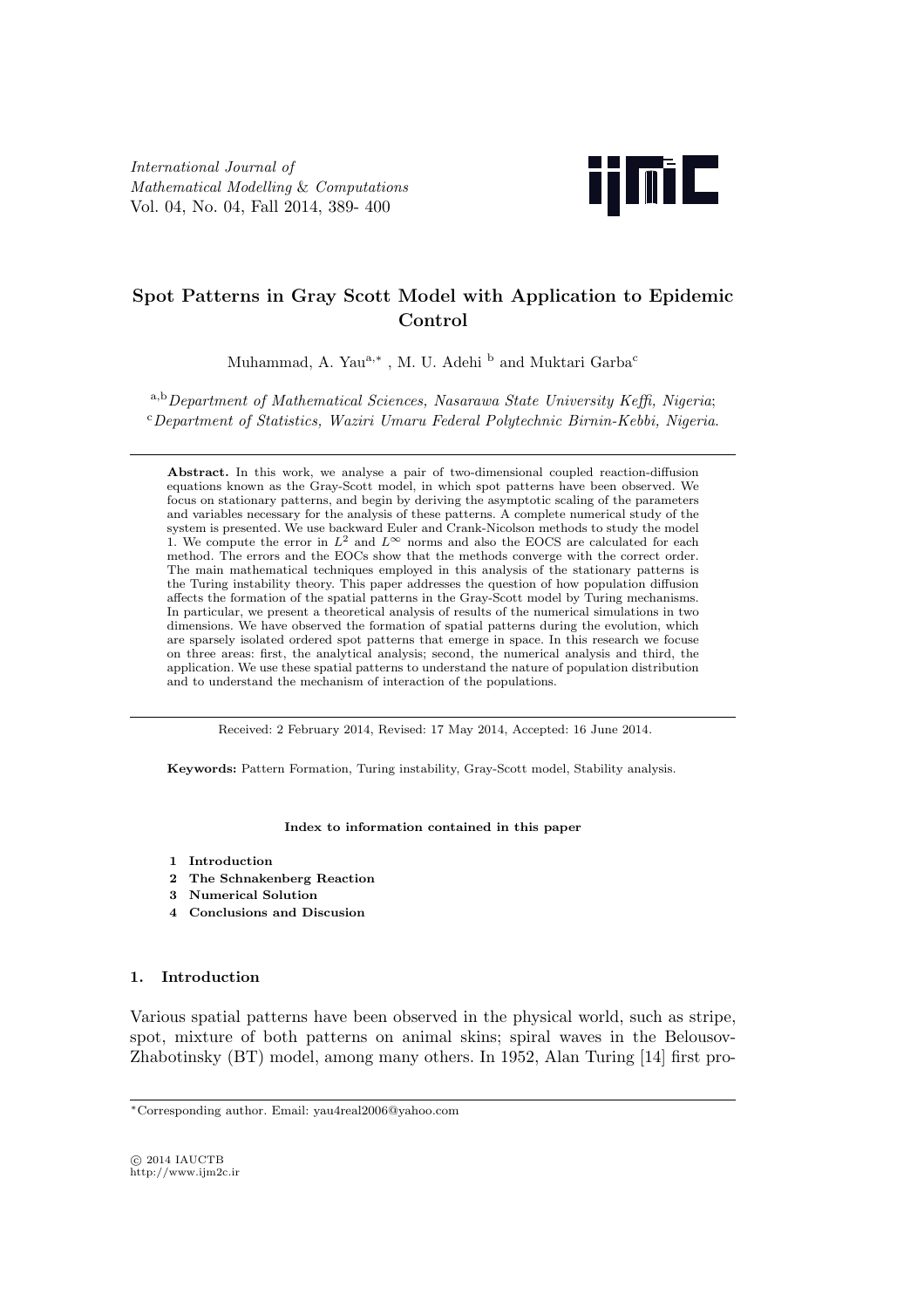posed a simple mathematical model (reaction-diffusion system) to describe chemical reaction and diffusion to account for morphogenesis, that is, how patterns develope in biological systems. This study is the foundation of modern pattern formation. In [14], Turing employed linear stability analysis to determine the threshold for the instability of spatially homogeneous equilibrium solutions of general two components reaction diffusion models. Turings original work has stimulated numerous theoretical and numerical studies of reaction diffusion systems, which focus on pattern formation from a spatially uniform state that is near the transition from linear stability to linear instability. In 1993, Pearson [9] observed that for parameter values far from the Turing instability regime, the Gray-Scott model in a two-dimensional spatial domain can exhibit a rich variety of spatio-temporal patterns including, stationary spots, traveling spots, spot self-replication, spotannihilation, growing stripes, labyrinthian patterns , stripe filaments, and spatialtemporal chaos, etc. The common feature in all of these patterns is that each consists of two distinct states of solutions: some localized regions where the chemical concentrations are very large, and a background ambient spatially homogeneous state. As time evolves, the localized regions of elevated chemical concentrations can remain stable, or develop very complicated structures through drifting, splitting, breaking, etc., driven by intricate and unknown mechanisms that depend on the range of parameters in the reaction-diffusion model.

The dynamics of spontaneous spatial pattern formation, first introduced to biology by Turing [14] five decades ago, has recently been attracting attention in many subfields of biology to describe various phenomena. Spatial modelling today is a leading scientific research area aiming at studying and understanding disease transmission in space [14]. We want to use the spatial epidemic models to investigate the dynamical behaviour of complex physical systems with relation to epidemic spread [13]. In modelling the dynamics of infectious diseases a particular important role is played by correct identification of the precise mechanism for a disease transmission [4].

In epidemiology, one of the central goals of mathematical epidemiology is to predict in populations how diseases transmit in space. For instance, the SARS epidemic spread through 12 countries within a few weeks. The classical epidemic *SIR* model describes the infection and recovery process in terms of three ordinary differential equations for susceptibles  $(S)$ , infected  $(I)$  and recovered  $(R)$ , which has been studied by many researchers [1–4, 6, 13] and the reference cited therein. These systems depend mainly on two parameters, the infection rate and the recovery rate. A growing body of work reports on the role of spatial patterns on evolutionary processes in the host population structure [5, 7, 9, 10]. Projections of the spatial spread of an epidemic and the interactions of human movement at multiple levels with a response protocol will facilitate the assessment of policy alternatives.

In the last several decades, chemical kinetics has produced a variety of phenomenon that have translated into challenging mathematical problems. A classical example is seen in the waves of the Belousov-Zhabotinskii reaction. Other examples have been produced that are not quite as complicated and require fewer species interactions, but still yield very interesting behavior. One aspect of these systems is that they do not involve thermal transfer as an essential part of the interaction. Since the 1950s, fundamental studies in reaction kinetics have focused on nonisothermal systems, i.e. where thermal feedback is a critical element. In 1968, Selkov described a particular autocatalytic model of glycolysis. The version of this model due to Gray and Scott is investigated below. Gray-Scott wanted to provide the same foundation for isothermal autocatalytic systems, i.e. chemical feedback. This model becomes the basis of our paper.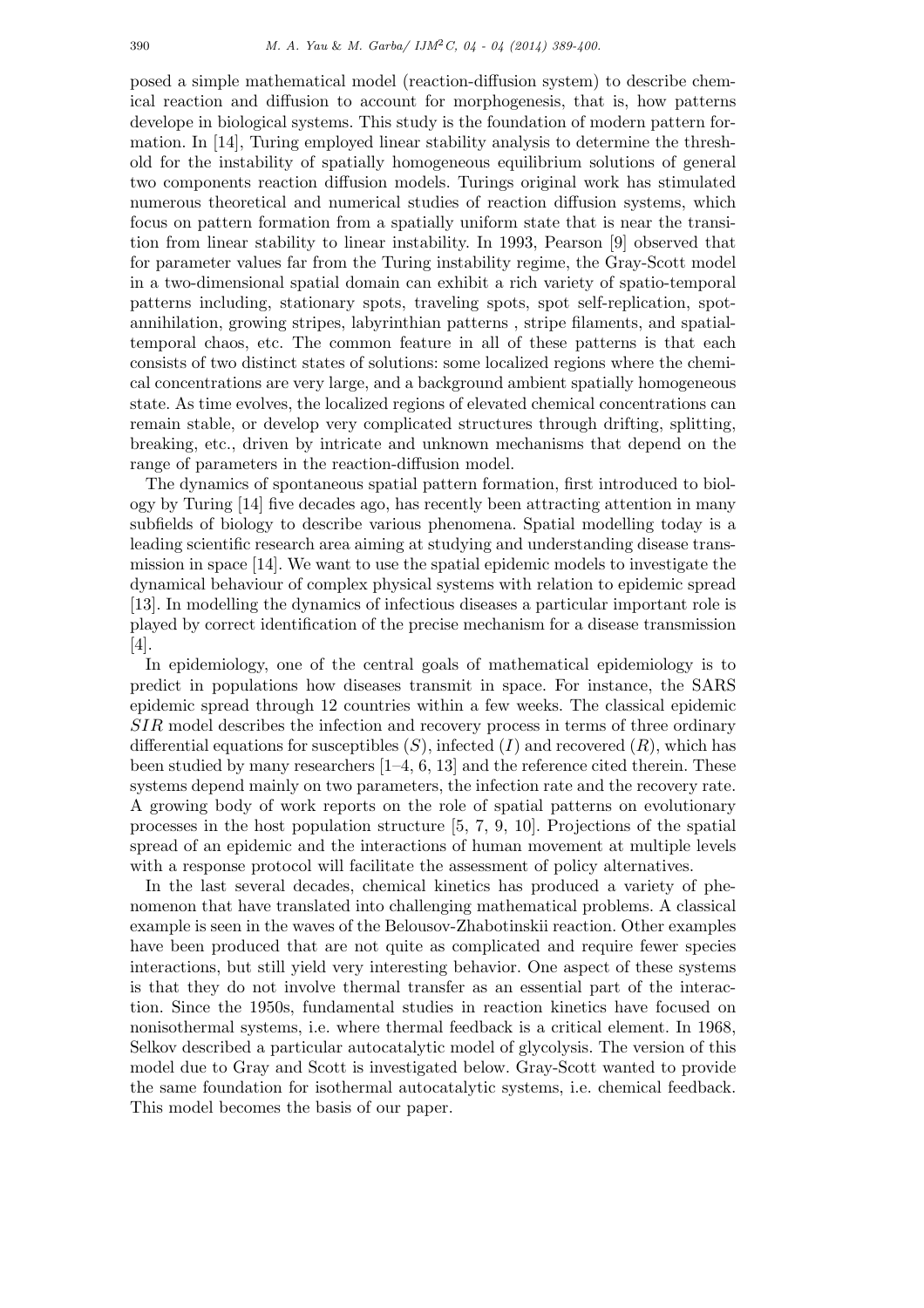In the paper by Pearson [13], very complicated patterns were described for a parabolic system known as the Gray-Scott system. Pearson did a thorough numerical study of the system and found a complex structure in the solutions. However, Pearson used a simple integration scheme and left open the question regarding numerical artifacts. We are able to confirm the results from Pearson and show that more robust numerical schemes produce the same results. We also provide a bifurcation analysis giving the existence of non-uniform solutions for the steady state problem, i.e. the elliptic system of Gray-Scott.

### **2. The Schnakenberg Reaction**

A well studied reaction-diffusion equation is the Schnakenberg system

$$
\begin{cases}\n\frac{\partial S}{\partial t} - \nabla^2 S = \gamma (a - S + S^2 I) & \Omega, t > t_0 \\
\frac{\partial I}{\partial t} - d \nabla^2 I = \gamma (b - S^2 I),\n\end{cases} (1)
$$

for the pair  $(S(\mathbf{x}, t), I(\mathbf{x}, t))$ , some real numbers a, b and d and to be completed with appropriate initial conditions and boundary conditions. For concreteness, let us choose homogeneous Neumann boundary conditions on all the boundary.

It is easily shown that the steady state values of (1) are

$$
S^* = a + b, \qquad I^* = \frac{b}{(a+b)^2}.
$$
 (2)

A detailed linear stability can be found in [6] and the following borrows their methods. Let  $f(S, I)$  and  $g(S, I)$  denote the RHS of the first and second equation in (1) respectively. Then in the absence of diffusion the system is linearly stable provided that

$$
f_S + g_I < 0 \quad \text{and} \quad f_S g_I - f_I g_S > 0,\tag{3}
$$

where the derivatives are evaluated at the equilibrium point. With the addition of diffusion the system can evolve to an inhomogeneous steady state. This phenomenon is known as diffusion driven instability, or Turing instability after the author who first described it in [14]. Let us consider a small perturbation from the equilibrium and write it as  $\tilde{S} = S - S_c$  and  $\tilde{I} = I - I_c$ . Write  $\psi = (\tilde{S}, \tilde{I})$ . Then linearising (1) we obtain

$$
\frac{\partial \psi}{\partial t} = \gamma \left( \frac{f_S f_I}{g_S g_I} \right) \psi + \left( \begin{array}{c} 1 & 0 \\ 0 & d \end{array} \right) \nabla^2 \psi \tag{4}
$$

This can be solved by separation of variables to yield

$$
\psi(\mathbf{x},t) = \sum_{k} \mathbf{c}_{k} e^{\lambda t} \psi_{k},\tag{5}
$$

where the  $\xi_k$  are the modes which solve the homogeneous Neumann problem

$$
\nabla^2 \psi_k + k^2 \psi_k = 0. \tag{6}
$$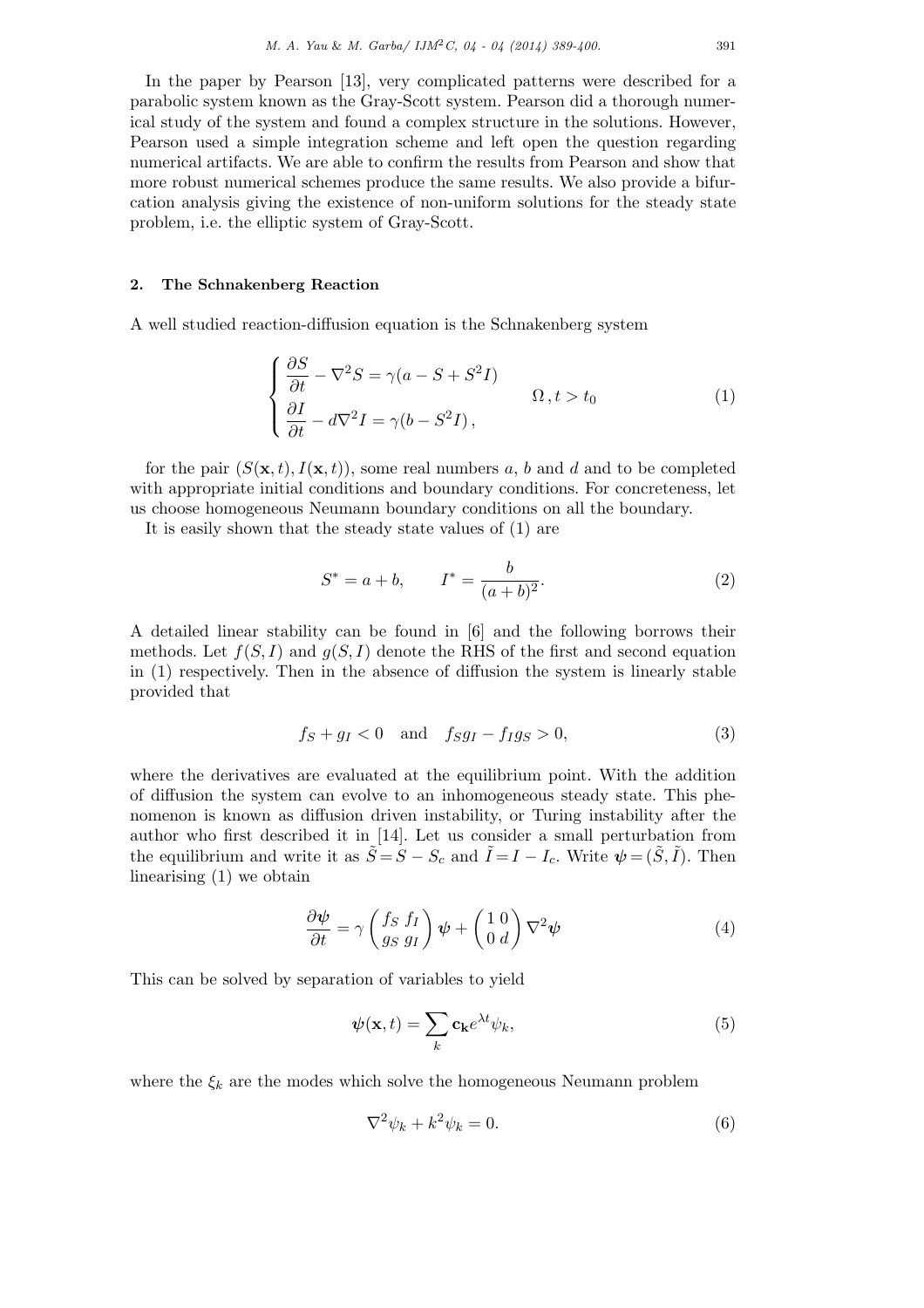These modes will decay with time unless their wavenumber *k* lies in the range

$$
k_-^2 < k^2 < k_+^2,\tag{7}
$$

where

$$
k_{\pm} = \frac{\gamma}{2d} \left[ df_S + g_I \pm \sqrt{\left( df_S + g_I \right)^2 - 4df_S g_I - f_I g_S} \right],\tag{8}
$$

and the derivatives are evaluated at equilibrium. Thus if we perturb the system from equilibrium, under certain choices of parameters, we can expect exponential growth of some modes which correspond to the linearly unstable modes of (5).

#### **3. Numerical Solution**

Due to the non-linearity, an analytical solution to (1) is not readily available. Thus let us try to obtain a solution numerically, using the unit square as a simple domain. To discretise space we use the finite element method, and we shall experiment with a few time discretisation methods. The treatment of the non-linear terms were always explicit - here we shall consider ways to treat the non-linear terms implicitly thereby hopefully adding greater stability to the methods.

The choices  $a = 0.1$ ,  $b = 0.9$ ,  $d = 10$  and  $\gamma = 29$  will lead to diffusion driven instability. The eigenmodes of (6) have the form  $\cos(n\pi x)\cos(m\pi y)$  for  $n, m \in \mathbb{Z}$ . The parameters chosen guarantee that the modes corresponding to  $n^2 + m^2 = 1$ are linearly unstable.

Let  $T_h$  be a mesh of the 2D unit square and call each node  $\mathbf{x}_i$ . With each  $\mathbf{x}_i$ associate the pyramid function  $\phi_i$  which is one on  $\mathbf{x}_i$  and zero everywhere else. Then  $\{\phi_i\}$  spans the space of piecewise linear polynomials on  $T_h$ . Now, implementation of FEM yields

$$
\begin{cases} (1+\gamma) M\dot{\mathbf{S}} + A\mathbf{S} - \gamma B(\mathbf{S}, \mathbf{I})\mathbf{S} = \gamma a\mathbf{1}_{\phi} \\ M\dot{\mathbf{I}} + dA\mathbf{I} + \gamma B(\mathbf{S}, \mathbf{S})\mathbf{I} = \gamma b\mathbf{1}_{\phi} \end{cases}
$$
(9)

where the matrices *A* and *M* are the matrices with entries

$$
a_{ij} = \int_{\Omega} \nabla \phi_i \cdot \nabla \phi_j \, d\mathbf{x}, \quad m_{ij} = \int_{\Omega} \phi_i \phi_j \, d\mathbf{x}.
$$
 (10)

**1**<sup> $\phi$ </sup> is the column matrix with *j*-th entry  $\phi_j$  and, given some vectors **a** and **b**, *B*(**a**, **b**) is the matrix matrices with entries

$$
B_{ij} = \sum_{k=1}^{N_h} \sum_{l=1}^{N_h} a_k b_l \int_{\Omega} \phi_k \phi_l \phi_i \phi_j d\mathbf{x}.
$$
 (11)

It is readily checked that given a third vector **c**, the matrix *B* satisfies

$$
B(\mathbf{a}, \mathbf{b})\mathbf{c} = B(\mathbf{a}, \mathbf{c})\mathbf{b} = B(\mathbf{c}, \mathbf{b})\mathbf{a}.\tag{12}
$$

Equation (9) does not yet lend itself to a numerical solution. First, it still continuous with respect to time. Second, the nonlinearity in the matrix *B* does not allow a solution to be gained by "simple" inversion. There are a number of ways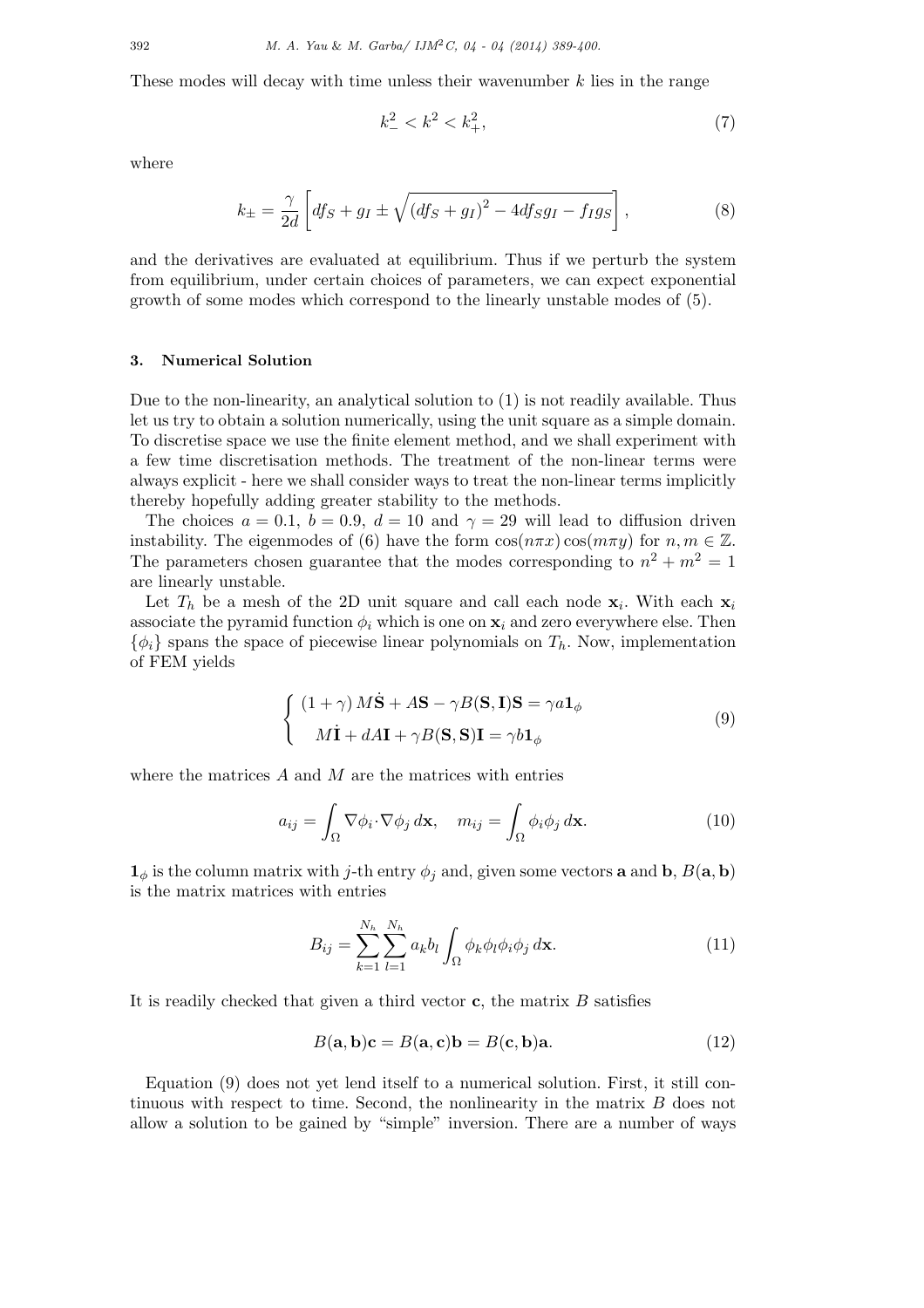to discretise in time. We will consider the backward Euler, Crank-Nicholson, and the multi-step *θ* method. Define

$$
\mathbf{G}_1(\mathbf{S}, \mathbf{I}) = A\mathbf{S} + \gamma M \mathbf{S} - \gamma B(\mathbf{S}, \mathbf{I})\mathbf{S} - \gamma a \mathbf{1}_{\phi}
$$
(13)

$$
\mathbf{G}_2(\mathbf{S}, \mathbf{I}) = dA\mathbf{I} + \gamma B(\mathbf{S}, \mathbf{S})\mathbf{I} - \gamma b\mathbf{1}_{\phi}
$$
(14)

Using the uniform step size  $\Delta t$ , using the backward Euler method we solve at the  $(n+1)$ -th timestep

$$
\begin{cases}\n\frac{\mathbf{S}^{n+1} - \mathbf{S}^n}{\Delta t} + \mathbf{G}_1(\mathbf{S}^{n+1}, \mathbf{I}^{n+1}) = 0\\ \n\frac{\mathbf{I}^{n+1} - \mathbf{I}^n}{\Delta t} + \mathbf{G}_2(\mathbf{S}^{n+1}, \mathbf{I}^{n+1}) = 0\n\end{cases}
$$
\n(15)

The backward Euler is first order convergent. For Crank-Nicholson we solve

$$
\begin{cases}\n\frac{\mathbf{S}^{n+1} - \mathbf{S}^n}{\Delta t} + \frac{1}{2} \left[ \mathbf{G}_1 (\mathbf{S}^{n+1}, \mathbf{I}^{n+1} + \mathbf{G}_1 (\mathbf{S}^n, \mathbf{I}^n) \right] = 0 \\
\frac{\mathbf{I}^{n+1} - \mathbf{I}^n}{\Delta t} + \frac{1}{2} \left[ \mathbf{G}_2 (\mathbf{S}^{n+1}, \mathbf{I}^{n+1}) + \mathbf{G}_2 (\mathbf{S}^n, \mathbf{I}^n) \right] = 0\n\end{cases}
$$
\n(16)

The Crank-Nicholson method is second order convergent.

In this problem it is natural to split the operators **G**<sup>1</sup> and **G**<sup>2</sup> into their linear and non-linear parts. The multistep  $\theta$ -method divides each timestep into three unequal portions and allows us solve the linear and non-linear parts separately. Thus, we first solve

$$
\begin{cases}\n\frac{\mathbf{S}^{n+\theta} - \mathbf{S}^n}{\theta \Delta t} + A \mathbf{S}^{n+\theta} + \gamma M \mathbf{S}^{n+\theta} = \gamma a \mathbf{1}_{\phi} + \gamma B (\mathbf{S}^n, \mathbf{I}^n) \mathbf{S}^n \\
\frac{\mathbf{I}^{n+\theta} - \mathbf{I}^n}{\theta \Delta t} + dA \mathbf{I}^{n+\theta} = \gamma b \mathbf{1}_{\phi} - \gamma B (\mathbf{S}^n, \mathbf{I}^n) \mathbf{S}^n\n\end{cases}
$$
\n(17)

then

$$
\begin{cases}\n\frac{\mathbf{S}^{n+1-\theta} - \mathbf{S}^{n+\theta}}{(1-2\theta)\Delta t} - \gamma B(\mathbf{S}^{n+1-\theta}, \mathbf{I}^{n+1-\theta})\mathbf{S}^{n+1-\theta} = \gamma a \mathbf{1}_{\phi} - A\mathbf{S}^{n+\theta} - \gamma M \mathbf{S}^{n+\theta} \\
\frac{\mathbf{I}^{n+1-\theta} - \mathbf{I}^{n+\theta}}{(1-2\theta)\Delta t} + \gamma B(\mathbf{S}^{n+1-\theta}, \mathbf{I}^{n+1-\theta})\mathbf{S}^{n+1-\theta} = \gamma b \mathbf{1}_{\phi} - dA \mathbf{S}^{n+\theta}\n\end{cases} (18)
$$

and finally

$$
\begin{cases}\n\frac{\mathbf{S}^{n+1} - \mathbf{S}^{n+1-\theta}}{\theta \Delta t} + A\mathbf{S}^{n+1} + \gamma M \mathbf{S}^{n+1} = \gamma a \mathbf{1}_{\phi} + \gamma B (\mathbf{S}^{n+1-\theta}, \mathbf{I}^{n+1-\theta}) \mathbf{S}^{n+1-\theta} \\
\frac{\mathbf{I}^{n+1} - \mathbf{I}^{n+1-\theta}}{\theta \Delta t} + dA \mathbf{I}^{n+1} = \gamma b \mathbf{1}_{\phi} - \gamma B (\mathbf{S}^{n+1-\theta}, \mathbf{I}^{n+1-\theta}) \mathbf{S}^{n+1-\theta}\n\end{cases}
$$
\n(19)

The first and third step the non-linear term is treated explicitly and the linear terms implicitly, whilst in the second step it is the other way around. For  $\theta = 1 - \frac{1}{\sqrt{2}}$  $\frac{1}{2}$  this method is second order convergent.

To deal with the non-linearity, we shall use Picard iteration and the Newton-Raphson method which are both iterative techniques. For ease, we shall illustrate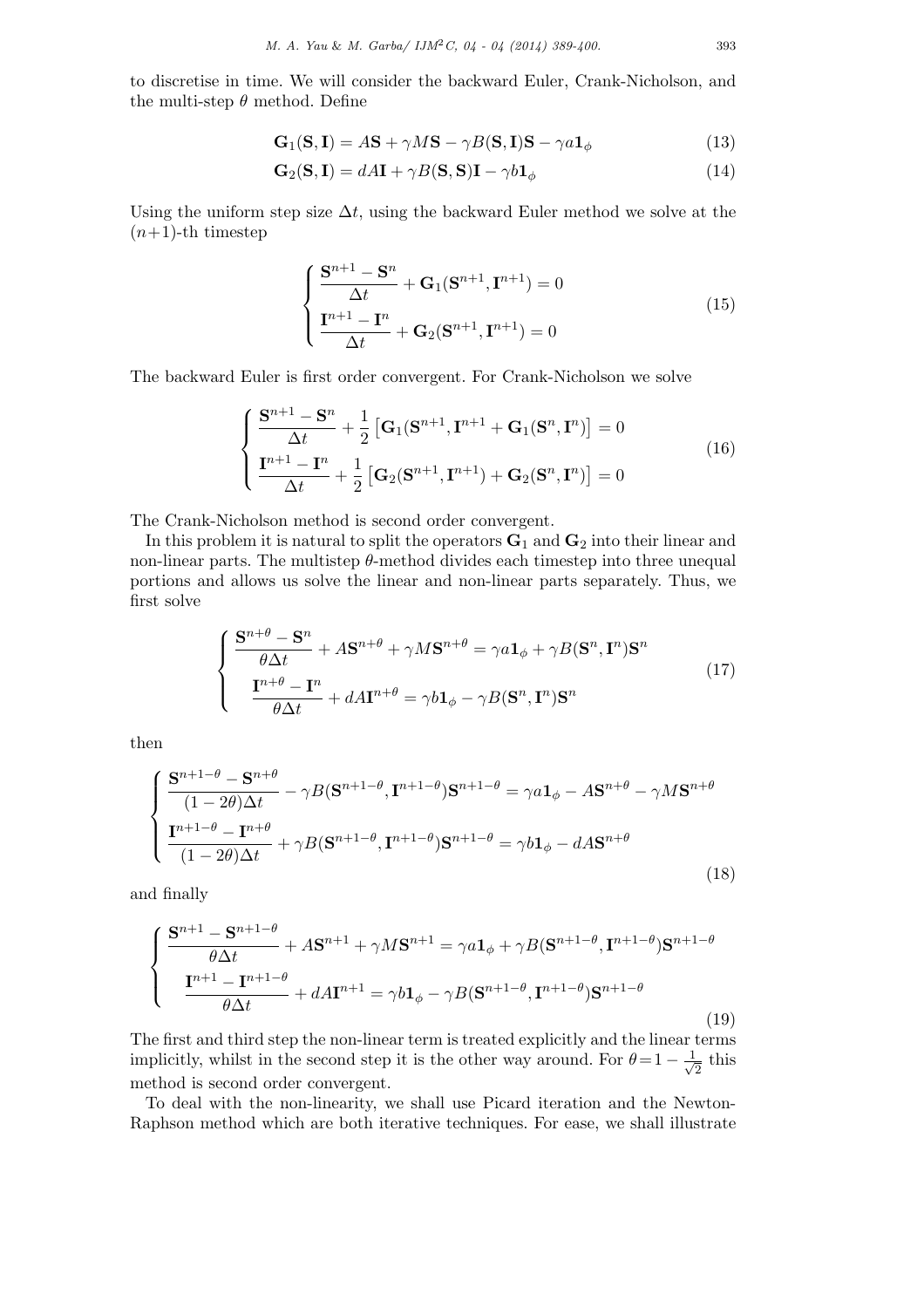their use on the backward Euler formula  $(15)$  only. At the  $(n+1)$ -th timestep, the  $(k+1)$ -th Picard iterate of  $(15)$  is the solution of

$$
\begin{cases}\n\left[\left(\frac{1}{\Delta t} + \gamma\right)M + A - \gamma B(\mathbf{S}_k^{n+1}, \mathbf{I}_k^{n+1})\right] \mathbf{S}_{k+1}^{n+1} = \gamma a \mathbf{1}_{\phi} + \frac{1}{\Delta t} M \mathbf{S}^n \\
\left[\frac{1}{\Delta t} M + dA + \gamma B(\mathbf{S}_k^{n+1}, \mathbf{S}_k^{n+1})\right] \mathbf{I}_{k+1}^{n+1} = \gamma b \mathbf{1}_{\phi} + \frac{1}{\Delta t} M \mathbf{I}^n\n\end{cases} (20)
$$

Alternatively, we may use the Newton-Raphson method. Taking everything to the RHS of (15), define

$$
\mathbf{F}_{1}(\mathbf{S}^{n+1}, \mathbf{I}^{n+1}) =
$$
\n
$$
\left[ \left( \frac{1}{\Delta t} + \gamma \right) M + A - \gamma B(\mathbf{S}^{n+1}, \mathbf{I}^{n+1}) \right] \mathbf{S}^{n+1} - \gamma a \mathbf{1}_{\phi} - \frac{1}{\Delta t} M \mathbf{S}^{n} \tag{21}
$$
\n
$$
\mathbf{F}_{2}(\mathbf{S}^{n+1}, \mathbf{I}^{n+1}) =
$$
\n
$$
\left[ \frac{1}{\Delta t} M + dA + \gamma B(\mathbf{S}^{n+1}, \mathbf{S}^{n+1}) \right] \mathbf{I}^{n+1} - \gamma b \mathbf{1}_{\phi} - \frac{1}{\Delta t} M \mathbf{I}^{n} . \tag{22}
$$

The (*k*+1)-th Newton-Raphson iterate is the solution of

$$
J_{\mathbf{F}_i}(\mathbf{S}_k^{n+1}, \mathbf{I}_k^{n+1}) \Big(\mathbf{S}_{k+1}^{n+1} - \mathbf{S}_k^{n+1}, \mathbf{I}_{k+1}^{n+1} - \mathbf{I}_k^{n+1}\Big) = -\mathbf{F}_i(\mathbf{S}_k^{n+1}, \mathbf{I}_k^{n+1}) \quad i = 1, 2, \quad (23)
$$

where  $J_{\mathbf{F}_i}$  is the Jacobian matrix and the column vector  $\left(\mathbf{S}_{k+1}^{n+1}-\mathbf{S}_{k}^{n+1}\right)$  $n+1$ ,  $\mathbf{I}_{k+1}^{n+1} - \mathbf{I}_{k}^{n+1}$ *k*  $\setminus$ is understood to be the vertical concatenation of the first and second arguements. Using property (12) of the matrix *B* we have for some vector  $\xi$  the derivative

$$
\frac{\partial \mathbf{F}_1(\mathbf{S}_k^{n+1}, \mathbf{I}_k^{n+1})}{\partial \mathbf{S}^{n+1}} \boldsymbol{\xi} := \lim_{h \to 0} \frac{\mathbf{F}_1(\mathbf{S}_k^{n+1} + h\boldsymbol{\xi}, \mathbf{I}_k^{n+1}) - \mathbf{F}_1(\mathbf{S}_k^{n+1}, \mathbf{I}_k^{n+1})}{h}
$$
\n
$$
= \left[ \left( \frac{1}{\Delta t} + \gamma \right) M + A - 2\gamma B(\mathbf{S}_k^{n+1}, \mathbf{I}_k^{n+1}) \right] \boldsymbol{\xi} \tag{24}
$$

Similarly we have,

$$
\frac{\partial \mathbf{F}_1(\mathbf{S}_k^{n+1}, \mathbf{I}_k^{n+1})}{\partial \mathbf{I}^{n+1}} \boldsymbol{\xi} = -\gamma B(\mathbf{S}_k^{n+1}, \mathbf{S}_k^{n+1}) \boldsymbol{\xi}
$$
\n(25)

$$
\frac{\partial \mathbf{F}_2(\mathbf{S}_k^{n+1}, \mathbf{I}_k^{n+1})}{\partial \mathbf{S}^{n+1}} \boldsymbol{\xi} = 2\gamma B(\mathbf{S}_k^{n+1}, \mathbf{I}_k^{n+1}) \boldsymbol{\xi}
$$
\n(26)

$$
\frac{\partial \mathbf{F}_2(\mathbf{S}_k^{n+1}, \mathbf{I}_k^{n+1})}{\partial \mathbf{I}^{n+1}} \boldsymbol{\xi} = \left[ \frac{1}{\Delta t} M + dA + \gamma B(\mathbf{S}_k^{n+1}, \mathbf{S}_k^{n+1}) \right] \boldsymbol{\xi}.
$$
 (27)

Thus, at the  $(n+1)$ -th timestep the  $(k+1)$ -th Newton iterate (23) is the solution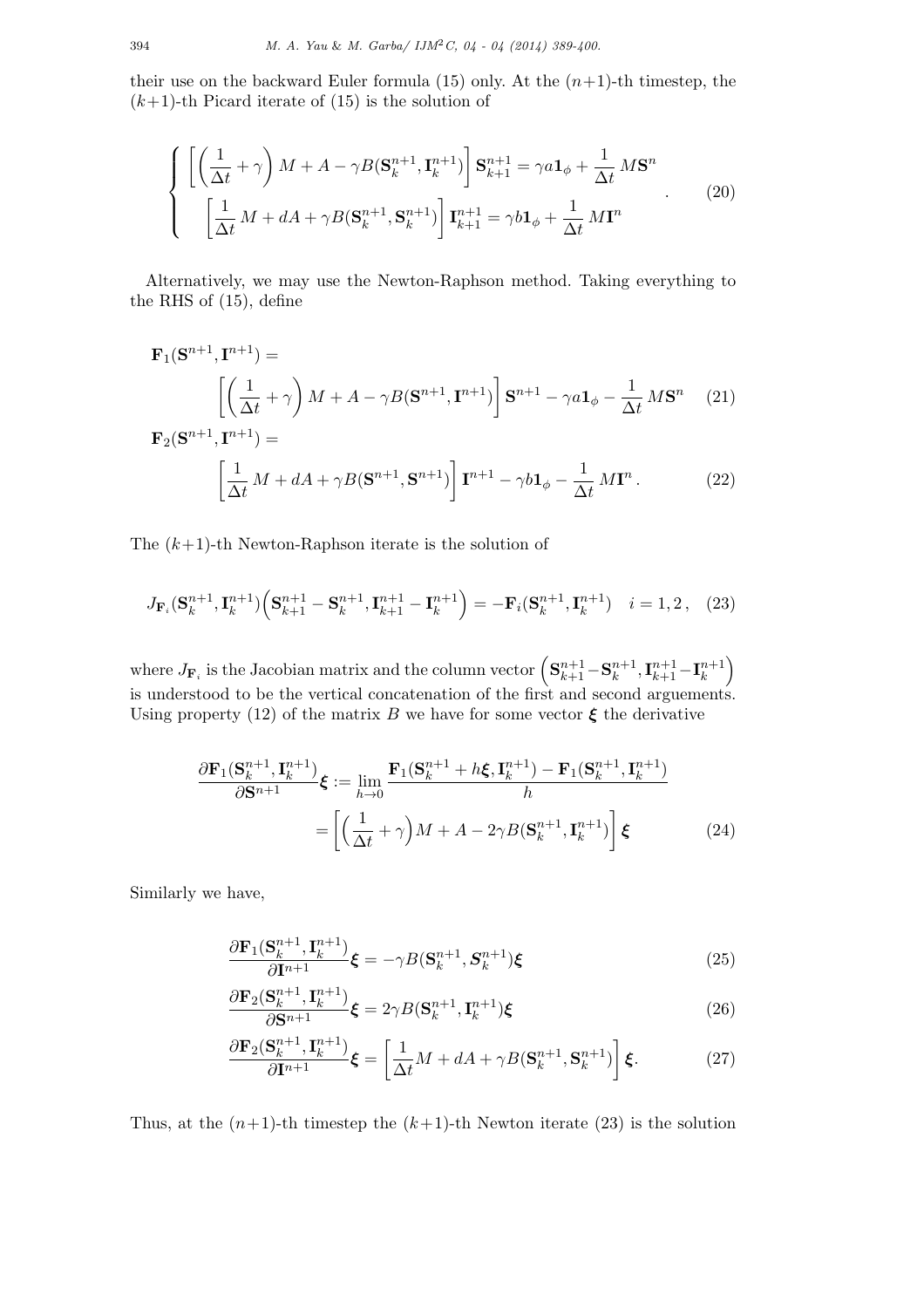of the system

$$
\left[\left(\frac{1}{\Delta t} + \gamma\right)M + A - 2\gamma B(\mathbf{S}_k^{n+1}, \mathbf{I}_k^{n+1})\right] \mathbf{S}_{k+1}^{n+1} - \gamma B(\mathbf{S}_k^{n+1}, \mathbf{S}_k^{n+1}) \mathbf{I}_{k+1}^{n+1}
$$

$$
= -2\gamma B(\mathbf{S}_k^{n+1}, \mathbf{I}_k^{n+1}) \mathbf{S}_k^{n+1} + \gamma a \mathbf{1}_{\phi} + \frac{1}{\Delta t} M \mathbf{S}^n
$$
(28a)

$$
\left[\frac{1}{\Delta t} M + dA + \gamma B(\mathbf{S}_k^{n+1}, \mathbf{S}_k^{n+1})\right] \mathbf{I}_{k+1}^{n+1} + 2\gamma B(\mathbf{S}_k^{n+1}, \mathbf{I}_k^{n+1}) \mathbf{S}_{k+1}^{n+1}
$$

$$
= 2\gamma B(\mathbf{S}_k^{n+1}, \mathbf{S}_k^{n+1}) \mathbf{I}_k^{n+1} + \gamma b \mathbf{1}_{\phi} + \frac{1}{\Delta t} M \mathbf{I}^n.
$$
(28b)

We expect the system to reach a spatially inhomogeneous steady state which suggests a suitable stopping criterion to be

$$
\frac{||S^{n+1} - S^n||_2}{\Delta t} \quad \text{and} \quad \frac{||I^{n+1} - I^n||_2}{\Delta t} \le \epsilon,
$$
\n(29)

for some small number  $\epsilon$  and where  $|| \cdot ||$  denotes the  $L_2$  norm.

**Noteworthy:** The matrix *B* is not a sparse matrix, it is a full matrix and it contributes more to the error of the discrete solution. But with the scheme described above, we can reduce the error by refining the discrete solution and adapting the time step and Newton-Raphson to linearize the terms the constitute the matrix *B*. If we don't do the above, the matrix *B* may cause instability and may cause convergence problems.

### *Experimental Order of Convergence*

Define

$$
\phi(x, y, t) = \left(\frac{x^3}{3} - \frac{x^2}{2}\right) \left(\frac{y^3}{3} - \frac{y^2}{2}\right) \left(1 + e^t\right). \tag{30}
$$

Then  $S = I = \phi$  does not satisfy the Shnackenberg system, but it is the exact solution to the modified equation

$$
\begin{cases}\n\frac{\partial S}{\partial t} - \nabla^2 S - \gamma(-S + S^2 I) = \phi_t - (\phi_{xx} + \phi_{yy}) - \gamma(-\phi + \phi^3) \\
\frac{\partial I}{\partial t} - d\nabla^2 I - \gamma(b - S^2 I) = \phi_t - d(\phi_{xx} + \phi_{yy}) - \gamma\phi^3),\n\end{cases} \quad \Omega, t > t_0
$$
\n(31)

with homogeneous Neumann conditions and initial condition

$$
S_0 = I_0 = 2\left(\frac{x^3}{3} - \frac{x^2}{2}\right)\left(\frac{y^3}{3} - \frac{y^2}{2}\right). \tag{32}
$$

It is easily seen that the both variables tend to the inhomogeneous steady  $\frac{u_0}{2}$ .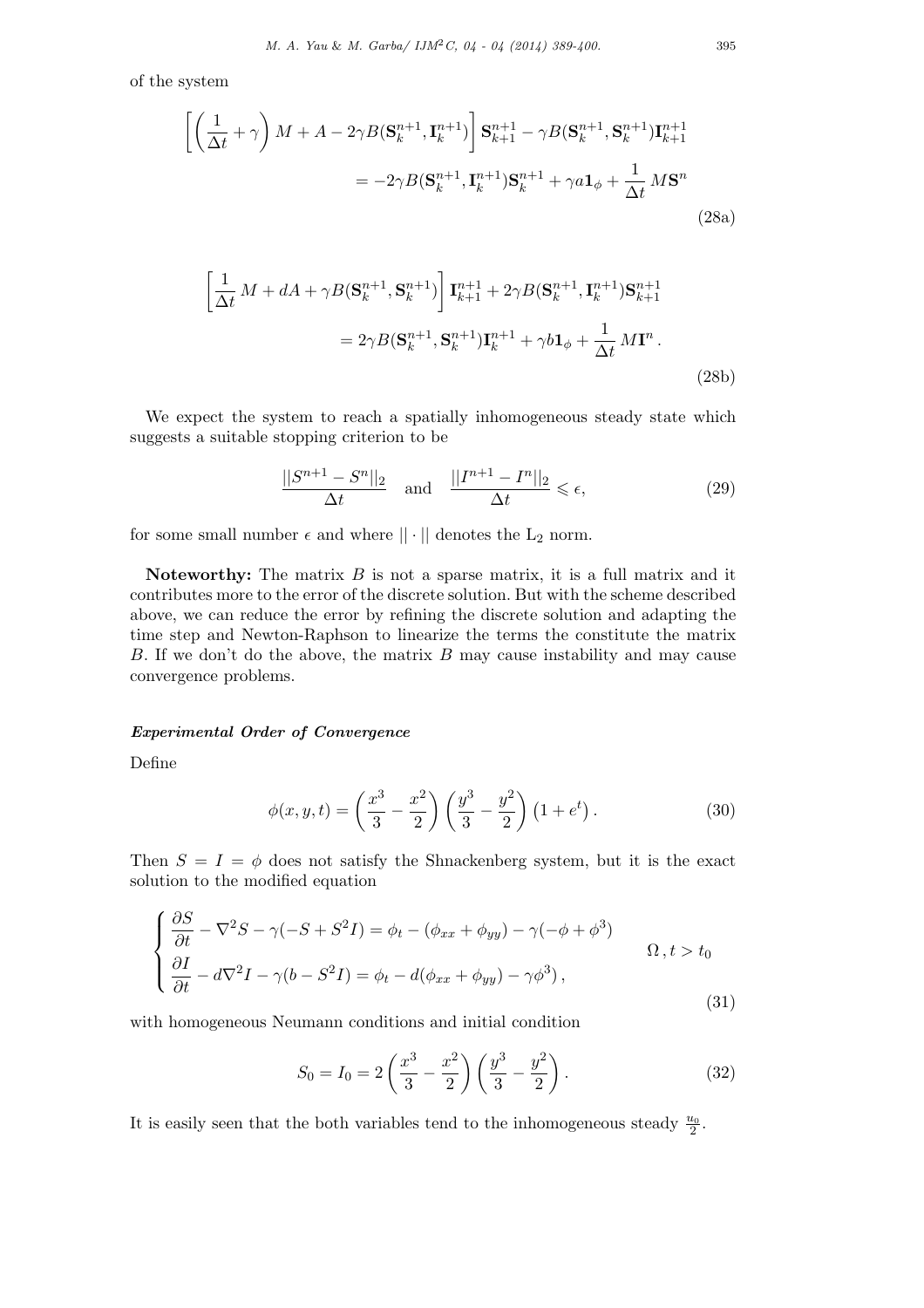If we now solve (31) using our different time-step methods we can calculate the error from the exact solution  $\phi$  at each timestep. This was done using five different timesteps  $(\Delta t)_i = 2^{-i}, i = 1, 2, 3, 4, 5$  for the time interval  $t \in [0, 5]$ .

A measure of the error from the exact solution at the  $(n+1)$ -th timestep is given by

$$
S_{err}^{n+1} = ||S^{n+1} - \phi(t = t^{n+1})||_2,\t\t(33)
$$

and a measure of the total error committed for a particular timestep is given by

$$
S_{err,i} = \sum_{m} (\Delta t)_i \frac{S_{err}^{m+1} + S_{err}^m}{2},\tag{34}
$$

which is the area under the graph of a  $t-S_{err}$  plot. Similar quantities may be defined for the *I* variable.

If we approximate the error as  $S_{err} \sim ce^{(\Delta t)_i}$ , for some constant *c*, then we may approximate the order of convergence by

$$
EOC = \frac{\log(S_{err,i}) - \log(S_{err,i-1})}{\log((\Delta t)_i) - \log((\Delta t)_{i-1})}, \quad i > 1.
$$
 (35)

Euler's method:

| level   | h       | $L^2$ -Error                                                                                                      | $L^2$ -EOC | $L^{\infty}$ -Error | $L^{\infty}$ -EOC |
|---------|---------|-------------------------------------------------------------------------------------------------------------------|------------|---------------------|-------------------|
| 1.00000 | 0.50000 | 2.25086e-01                                                                                                       | 1.04378    | 1.12543e-01         | 0.93338           |
| 2.00000 | 0.25000 | 1.09179e-01                                                                                                       | 1.07624    | 2.72948e-02         | 0.96584           |
| 3.00000 | 0.12500 | 5.17796e-02                                                                                                       | 1.11317    | 6.47244e-03         | 1.00277           |
| 4.00000 | 0.06250 | 2.39366e-02                                                                                                       | 1.13786    | 1.49604e-03         | 1.04746           |
| 5.00000 | 0.03125 | 1.07278e-02                                                                                                       | 1.15294    | 3.35244e-04         | 1.10554           |
| 6.00000 | 0.01562 | 4.61824e-03                                                                                                       | 1.21863    | 7.21600e-05         | 1.11823           |
| 7.00000 | 0.00781 | 1.87737e-03                                                                                                       | 1.23246    | 1.46669e-05         | 1.13220           |
| 8.00000 | 0.00391 | 6.95563e-04                                                                                                       | 1.34018    | 2.71704e-06         | 1.19142           |
| 9.00000 | 0.00195 | 2.13815e-04<br>$\pi$ 11 $\pi$ $\pi$ $\pi$ $\pi$ $\infty$ 11 $\pi$ $\infty$ 10 $\pi$ 01 $\pi$ 00 $\pi$ 11 $\pi$ 11 | 1.35597    | 4.17608e-07         | 1.21557           |

Table 1. The  $L^2$ ,  $H^1$ ,  $L^\infty$  errors and their EOCs for  $\gamma = 10$ ,  $a = 0.1$ ,  $b = 0.9$ , using backward Euler's scheme.

# Crank Nicolson method:

| level   | h       | $L^2$ -Error | $L^2$ -EOC | $\overline{L^{\infty}}$ -Error | $L^{\infty}$ -EOC |
|---------|---------|--------------|------------|--------------------------------|-------------------|
| 1.00000 | 0.02500 | 1.12543e-02  | 2.04378    | 2.81358e-04                    | 2.09333           |
| 2.00000 | 0.01250 | 5.45896e-03  | 2.07624    | 6.82370e-05                    | 2.09658           |
| 3.00000 | 0.00625 | 2.58898e-03  | 2.11317    | 1.61811e-05                    | 2.09977           |
| 4.00000 | 0.00313 | 1.19683e-03  | 2.15786    | 3.74009e-06                    | 2.10446           |
| 5.00000 | 0.00156 | 5.36391e-04  | 2.16594    | 8.38111e-07                    | 2.10554           |
| 6.00000 | 0.00078 | 2.30912e-04  | 2.18633    | 1.80400e-07                    | 2.11823           |
| 7.00000 | 0.00039 | 9.38684e-05  | 2.19246    | 3.66674e-08                    | 2.13220           |
| 8.00000 | 0.00020 | 3.47781e-05  | 2.19501    | 6.79260e-09                    | 2.15914           |
| 9.00000 | 0.00010 | 5.06908e-06  | 2.19797    | 1.04402e-09                    | 2.15255           |

Table 2. The  $L^2$ ,  $L^\infty$  errors and their EOCs for  $\gamma = 10$ ,  $a = 0.1$ ,  $b = 0.9$ , using Crank-Nicolson scheme.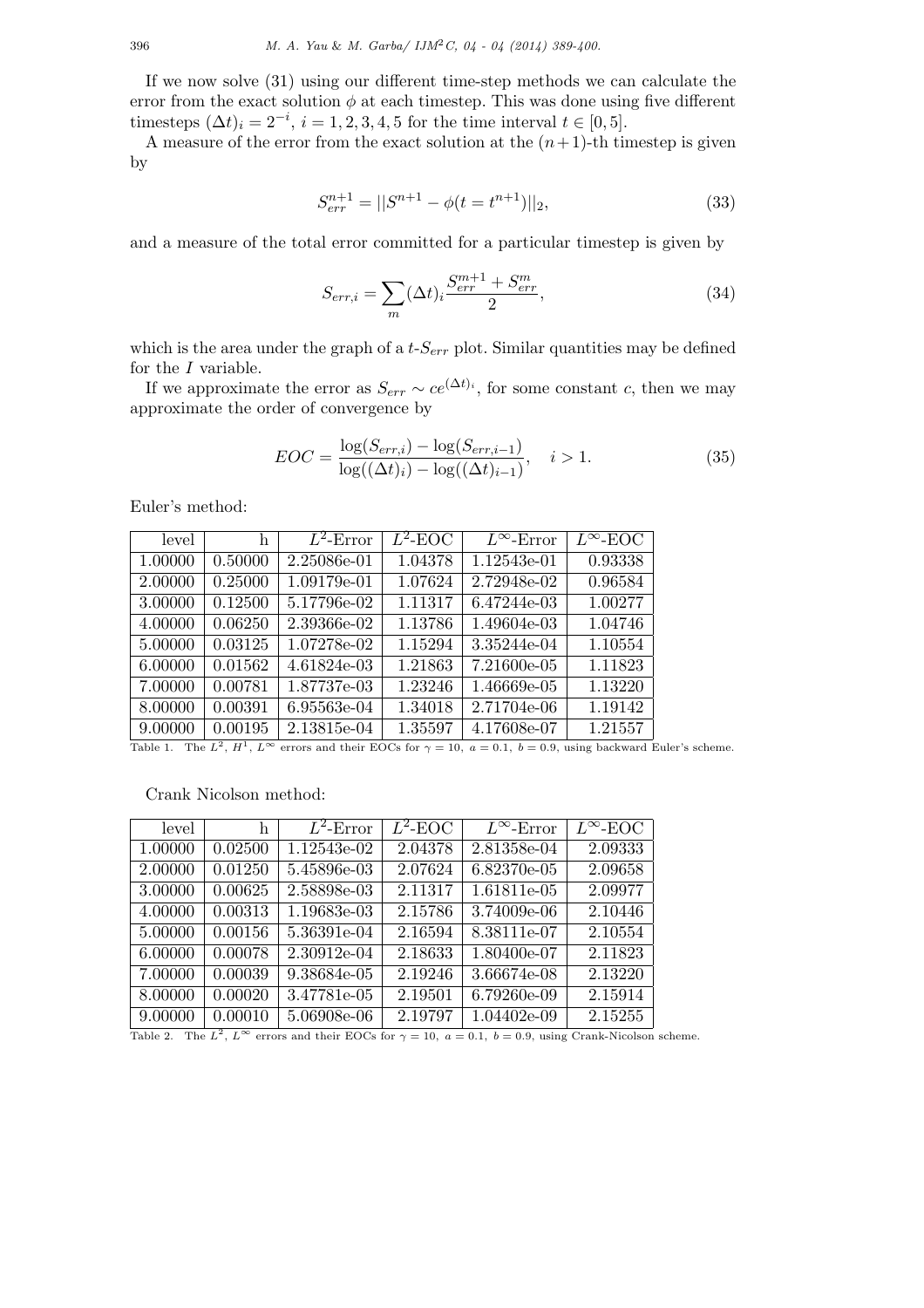

Figure 1. Time evolution corresponding to  $\gamma = 10$ , this is the initial solutions of 1 for  $a = 0.1$ ,  $b = 0.9$ .



Figure 2. Time evolution corresponding to  $\gamma = 20$ , this shows sparse spotted pattern for  $a = 0.1$ ,  $b = 0.9$ .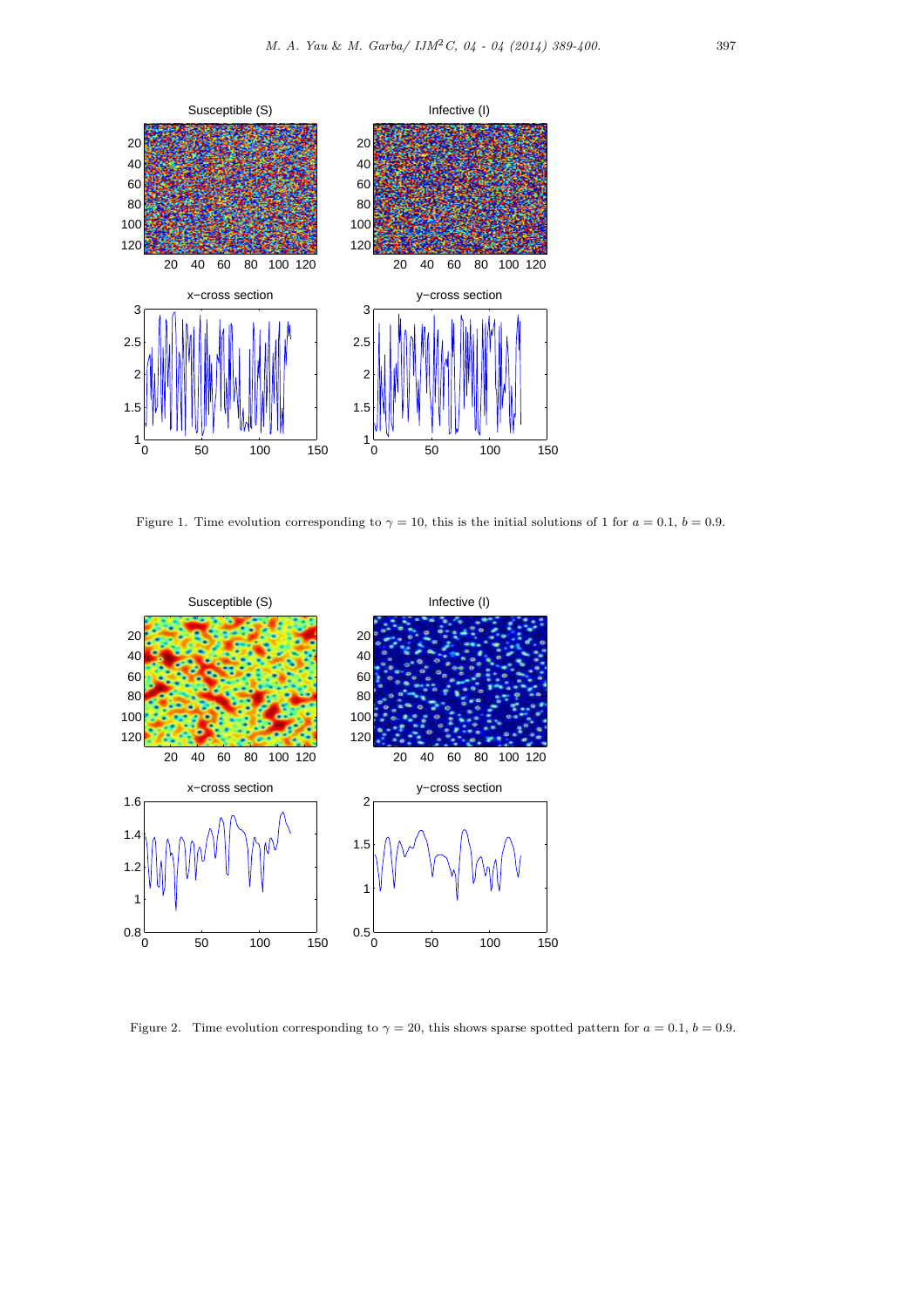

Figure 3. Time evolution corresponding to  $\gamma = 50$ , spotted pattern for the system 1 for  $a = 0.1$ ,  $b = 0.9$ .



Figure 4. Time evolution corresponding to  $\gamma = 100$ , fully matured spot patterns of 1 for  $a = 0.1$ ,  $b = 0.9$ .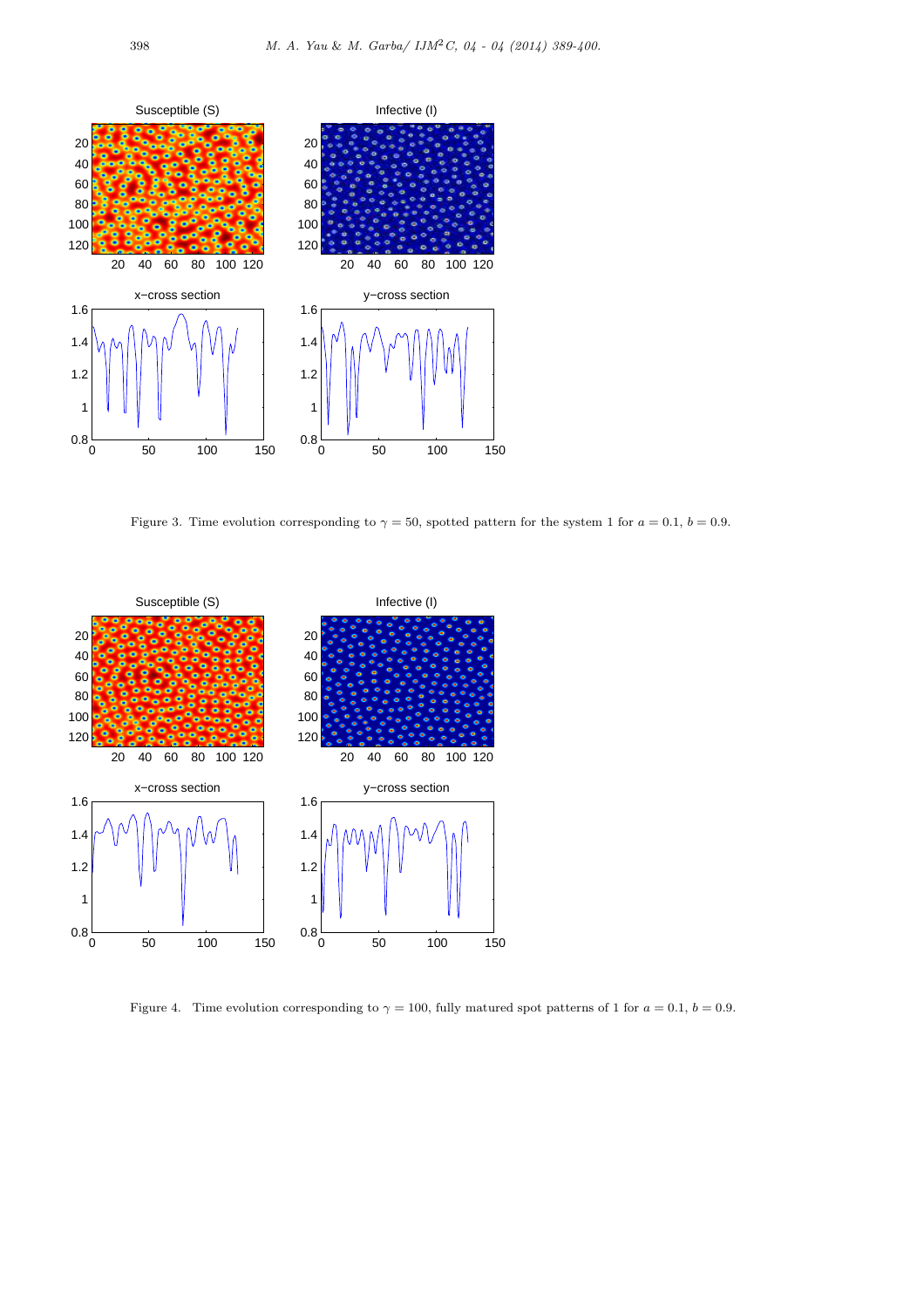The biological meaning of spot patterns can be varied depending on what is modelled. For instance, pattern formation from epidemic modelling can be described as follows. First, change in color from blue to red means from low concentrations (densities) to high concentrations (densities) of the population. Red spots (peaks) on blue background means the individuals are isolated zones and disconnected with high densities and the blue area which has low densities is larger to the red spots area. Therefore, from epidemic point of view this area is safe. In the other hand, blue spots (troughs) on a red background means the individuals are isolated zones with low densities and remaining area is of high densities which bigger than the spots area. This area is not safe.

### **4. Conclusions and Discusion**

In this paper we have considered two numerical schemes for solving the Gray-Scott model. The non-linearity was handled implicitly using Newton-Raphson method. We presented the numerical results in tables 1 and 2. We computed the error in *L* 2 and  $L^\infty$  norms and the experimental order of convergence (EOC) for each scheme in the corresponding norms. The backward Euler converged with EOC of about one (order one convergence) and Crank-Nicolson converged with order two (EOC of about two) and this agreed well with the theory. The most important part of this paper are the combination of both analytical and numerical results and using two different numerical methods to solve the model. Both two methods showed interesting results, see tables 1 and 2 for details.

In the second part of this paper, we studied spatial patterns using the backward Euler's method. The Gray-Scott model 1 was investigated and was shown to generate spot patterns using implicit numerical methods and standard bifurcation analysis. Future work on these equations is directed at understanding the exact onset of the nonuniform solutions as a function of some bifurcation parameter. It would also be interesting to understand exactly how certain modes establish overall patterns and know how stable these are with respect to perturbations. We numerically solved the system using the above derived schemes in matlab. In this paper, we found spot patterns in the spatial Gray-Scott model driven by the diffusion. From the analysis of the Turing space and numerical simulations one can see that the attracting positive equilibrium will produce instability driven by the diffusion and the instability leads to the spot patterns within the Turing space. This may explain the prevalence of disease in large-scale geophysics. The positive equilibrium is stable in the non-spatial models, but it may lose its stability with respect to perturbations of certain wavenumbers and converge to heterogeneous distributions of populations.

#### **References**

- [1] Beltrami. E, *Mathematics for dynamic modeling*, Academic Press, N.Y, (1989).
- [2] Cross. M,*Notes on the Turing instability and chemical instabilities*, Lecture note, Beijing Normal University, (2006).
- [3] Driessche. P. van den and Watmough. J, *Reproduction numbers and sub-threshold endemic equilibria for compartmental models of disease transmission*, Mathematical Biosciences, **180 (1)** (2002) 29–48.
- [4] Liu. Q and Jin. Z, *Formation of spatial patterns in an epidemic model with constant removal rate of the infectives*, Journal of Statistical Mechanics: Theory and Experiment, P05002 **5** (2007). [5] Murray. J. D., *Mathematical Biology*, Biomathematics. Springer-Verlag, New York, **19** (1993).
- [6] Murray. J. D., *Mathematical Biology*, Springer, 3 edition, (2003).
- [7] Ouyang. Q and Swinney. H. L., *Transition to chemical turbulence*, Chaos, **1(4)** (1991) 411–420.
- [8] Parandin. N and Ezadi. S., *Application Neural Network to Solve Ordinary Differential Equations*, International Journal of Mathematical Modelling & Computations, **3(3)** (2013).
- [9] Pearson. J. E., *Complex patterns in a simple system*, Science, **261** (1993) 189–192.